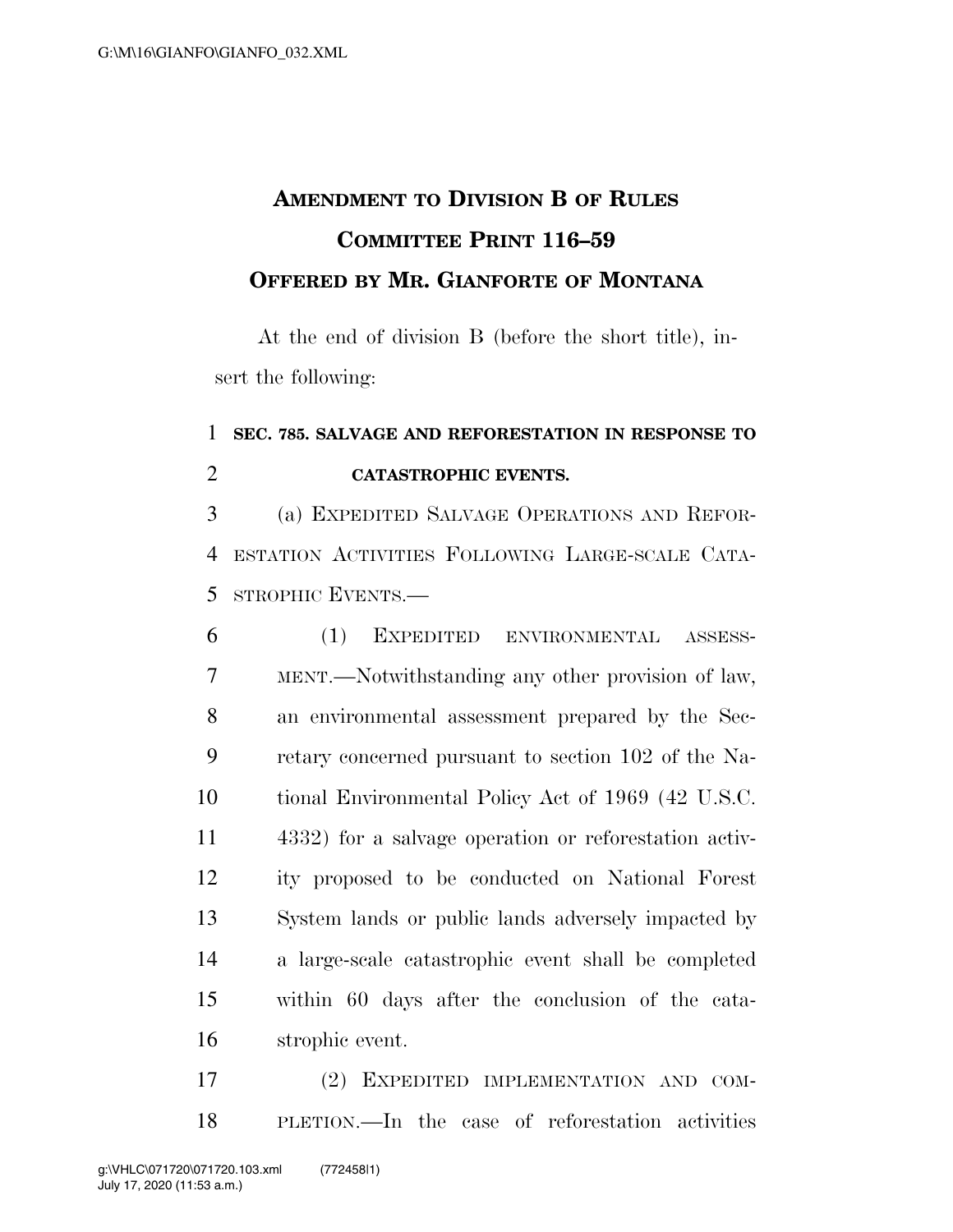conducted on National Forest System lands or pub- lic lands adversely impacted by a large-scale cata- strophic event, the Secretary concerned shall, to the maximum extent practicable, achieve reforestation of at least 75 percent of the impacted lands during the 5-year period following the conclusion of the cata-strophic event.

8 (3) AVAILABILITY OF KNUTSON-VANDENBERG FUNDS.—Amounts in the special fund established pursuant to section 3 of the Act of June 9, 1930 (commonly known as the Knutson-Vandenberg Act; 16 U.S.C. 576b) shall be available to the Secretary of Agriculture for reforestation activities authorized by this section.

 (4) TIMELINE FOR PUBLIC INPUT PROCESS.— Notwithstanding any other provision of law, in the case of a salvage operation or reforestation activity proposed to be conducted on National Forest System lands or public lands adversely impacted by a large- scale catastrophic event, the Secretary concerned shall allow 30 days for public scoping and comment, 15 days for filing an objection, and 15 days for the agency response to the filing of an objection. Upon completion of this process and expiration of the pe